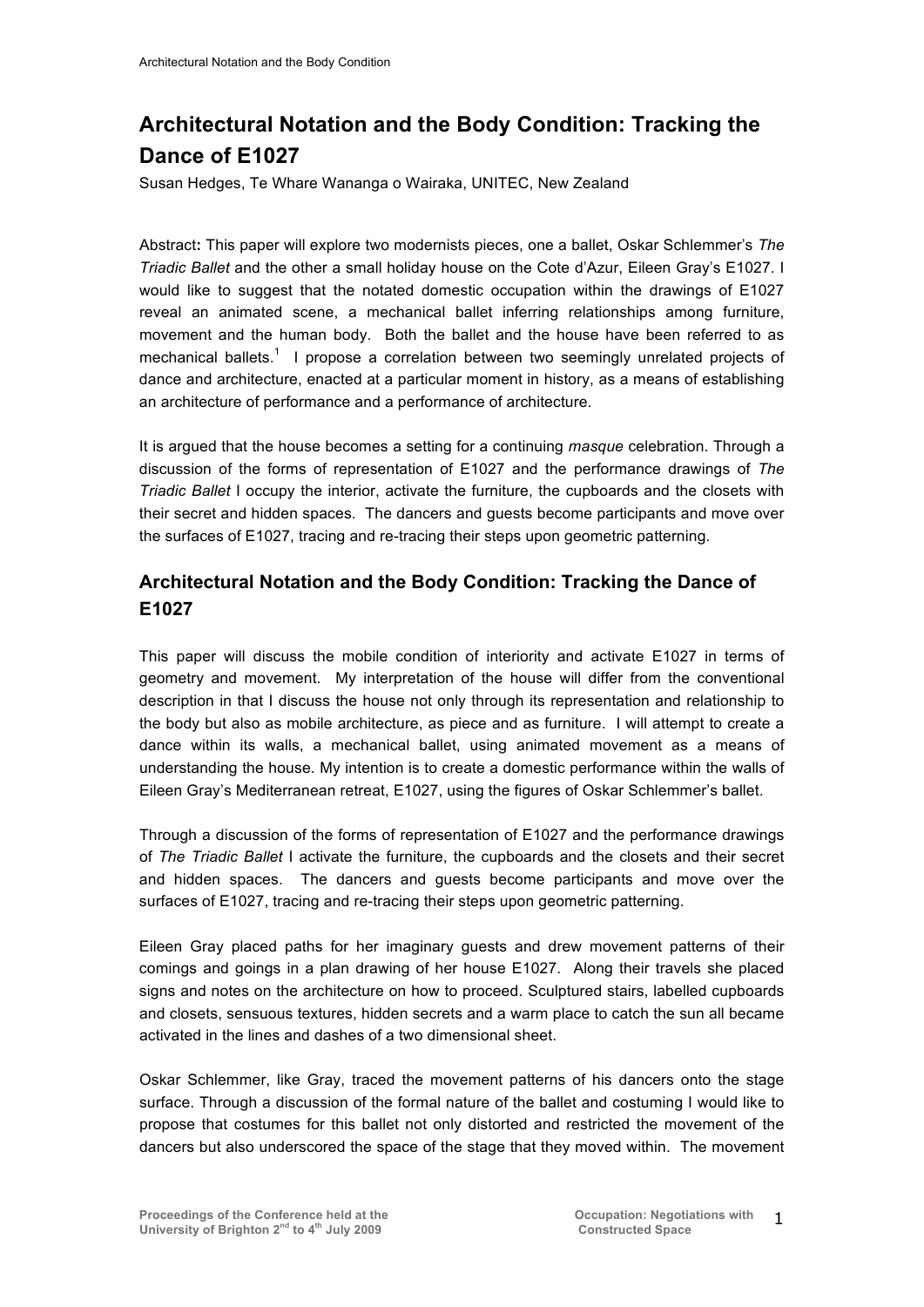of the dancers, the animate and inanimate, will be considered in terms of a relationship to E1027 and the domestic performance activated in the house.

The floor plans of E1027 and their notated movement are a record of all those in attendance within the house, [the guests, maid, owner, the architect], and orchestrate the overlapping sounds and actions of a domestic scene. They represent a sense of events that Eileen Gray wished or imagined within E1027, the bodily interference and interaction of her guests. The plan drawings for E1027, suggest both a particular attitude toward the body and a general anticipation of how the body of the projected building will interact with its future inhabitants. I suggest that the drawings showed Gray constructed the world out of bodily experience, where the experience lies in manipulations and refinement of the space where the mechanical furniture is rendered dependent on the human figure, minor, and mortal as it was engaged prosthetically. The house became a kind of body.

#### **The Ballet**

Oskar Schlemmer [1888 – 1943] was a member of the German Bauhaus who worked as a painter, sculptor, muralist, choreographer, set designer and teacher. In his artwork Schlemmer dedicated himself almost entirely to the representation of the human form, exploring the limits of tension between abstractness and humanness, the human as mathematically, geometrically defined type. He investigated experimental systems for structuring movement in space. These pictorial prototypes and their structured movement were to be images of inspiration for the architecture of the future and the human beings who would inhabit it  $2$ 

Over a period of ten years [1912 - 1922] he developed a ballet called *The Triadic Ballet*. The ballet was danced by robotic like figures whose faces were covered in masks. The choreography and costuming were intended to demonstrate and explore the space of the stage, the costuming emphasising the dancer's limited movements and at the same time underscoring the space or direction of movement.

*The Triadic Ballet* was a performance piece with elaborate costumes, stylised movement and a non-narrative development.<sup>3</sup> Schlemmer made movement diagrams of his figures and these diagrams were often traced directly onto the stage surface showing graphically total courses of action. The diagrams gave a linear indication of paths of motion and projections of forward movement.

Oskar Schlemmer's *The Triadic Ballet* was an experimental system of structuring movement in space a kind of hybrid somewhere between painting and dance where the visual experience took place in a state of simultaneity and not as a series of successive images. The movement of the dancers became a form of repetition, of beats that were separated by intervals of absolute extinction, while the rhythm suggested the return of another (and another).<sup>4</sup> The dancers became form and colour in literal motion through real space, stylised and abstract, the choreography, designed to demonstrate the trajectory of geometric shapes set into motion, the costuming constrained the body.

*The Triadic Ballet* consists of three acts each of which is governed by a different colour established by a different back drop curtain. Colours corresponded to a mood that was projected by music, gestures and movements of the dancers. It develops along a gradual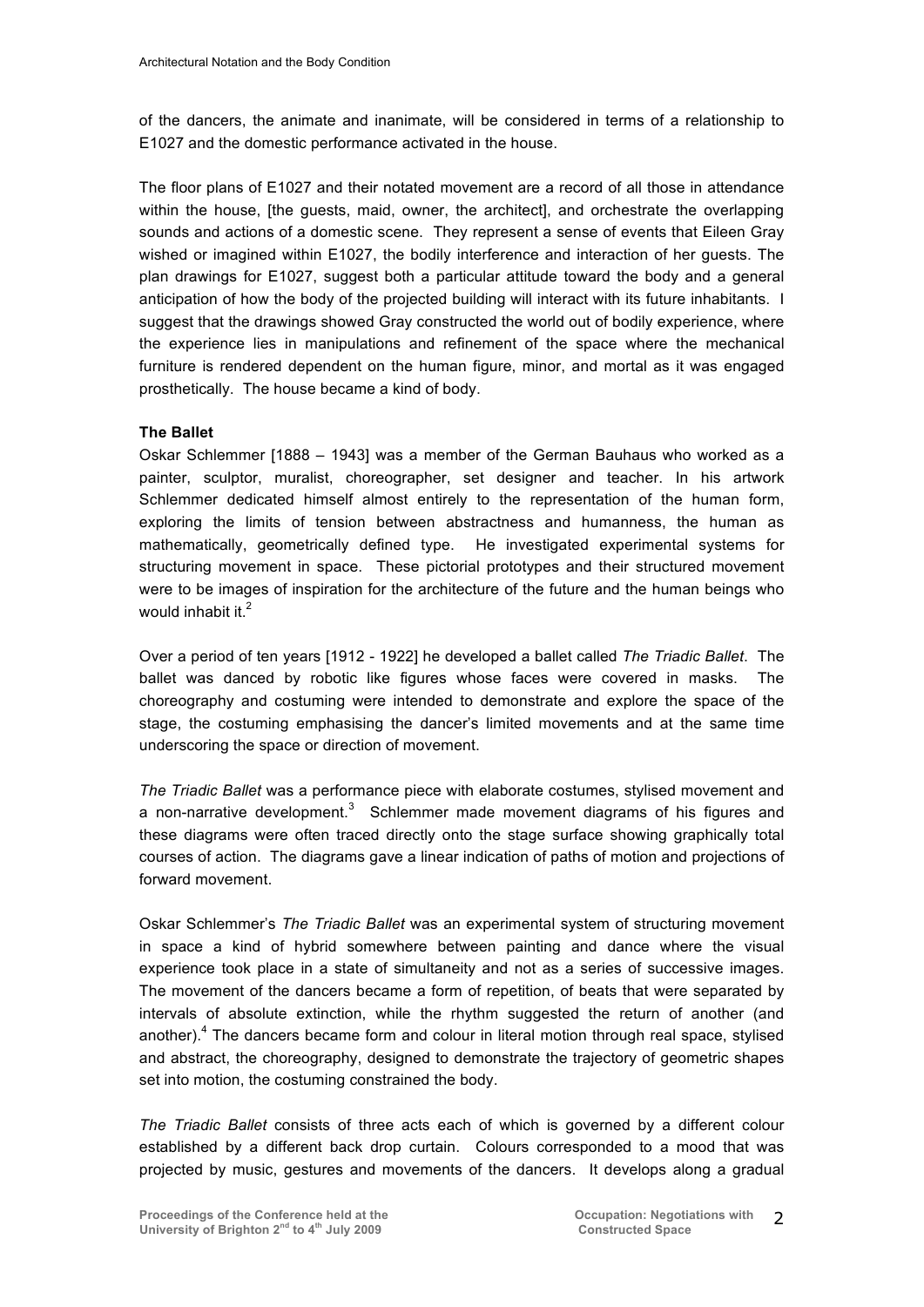transition from the burlesque of *The Yellow Scene*, via the dignified atmosphere of *The Pink Scene* to the mystical-heroic sphere of *The Black Scene.*

The opening scenes reveal a female dancer wearing a skirt that is in the shape of an upside down bowl, upon which are painted brightly coloured concentric circles. These marks are echoed in her hat. The choreography calls for the dancer to move in circles, which resemble a spinning top. Later in the third act the dancer is enclosed in a spiral costume and, with arms out stretched, makes rotating movements with the body representing the three-dimensional form of the costume as it passes through space, the black costume dematerialising the body of the dancer. The figures move in geometric patterning across a geometrically gridded space, they play between movement and pose, between stasis and flux, a stillness of movement contrasted with ethereal lightness and speed.

The dancers appeared not as the means of individual expression, but rather they were standardized through costume and mask. What resulted was a blending of the human figure and the marionette, of the natural and the mechanistic. In this way Schlemmer was able to use a total range of expressions: from ethereal grace to monumental weight, from grotesque ornamentation to saintly perfection.<sup>5</sup> The dancers become part of the stage scene and actively populate Schlemmer's design sketches; they are compressed and expanded, gesturing to and at the building. They are co-dependent. The relationship of the spirit of gravity to the wall and the floor, which recurs in the choreography, also shows the architecture of music in movement. Centres of gravity delimit the dancer's space and lightness takes on a new function, quite different from its identification with materiality or transparency.

As the dancers move through the space of the stage, the space does not just suggest transparent, immaterial geometry but also multiple manners of being and in such manners there lies the possibility of light movement, the meaning of lightness found in a certain ease or freedom of movement. The figures of Schlemmer's Ballet can populate E1027, they can test the dancing steps of Eileen Gray, animate her notation and occupy it without leaving a trace.

### **The House**

Eileen Gray began construction of E1027 in 1926 and completed the house in 1929. It is a small house designed for a friend, Jean Badovici on the Cote d'Azur of the French Riviera. E1027 is positioned on a very steeply terraced hillside at Roquebrune, Cap Martin and faces the Bay of Monaco in the Mediterranean Sea, a remote and inaccessible scene.<sup>6</sup> The proximity to the sea strongly influenced the atmosphere of the house, the stair-well pierces the roof for access and resembles a smoke stack, notation on the walls is similar to that of ocean going liners and a canvas balustrade around the deck adds to the nautical theme. Shifting planes, moving beds and cabinets, the appearance of great liners, cabins and railway sleepers suggest ideas of transitory furniture. Furniture was dissected into its elements, into systems of struts and planes. The effect was light and transparent, geometric forms and formal abstractions, the house itself is read through its relationship with the body.

E1027 is comprised of two floors linked by a central staircase. Housekeeper and guest accommodation are on the lower floor, living and the main bedroom are on the upper floor. The upper floor is essentially a large living room, extended by a terrace, and two small bedrooms – one conceived as a study / bedroom with its own small terrace, the other with a staircase giving direct access to the garden.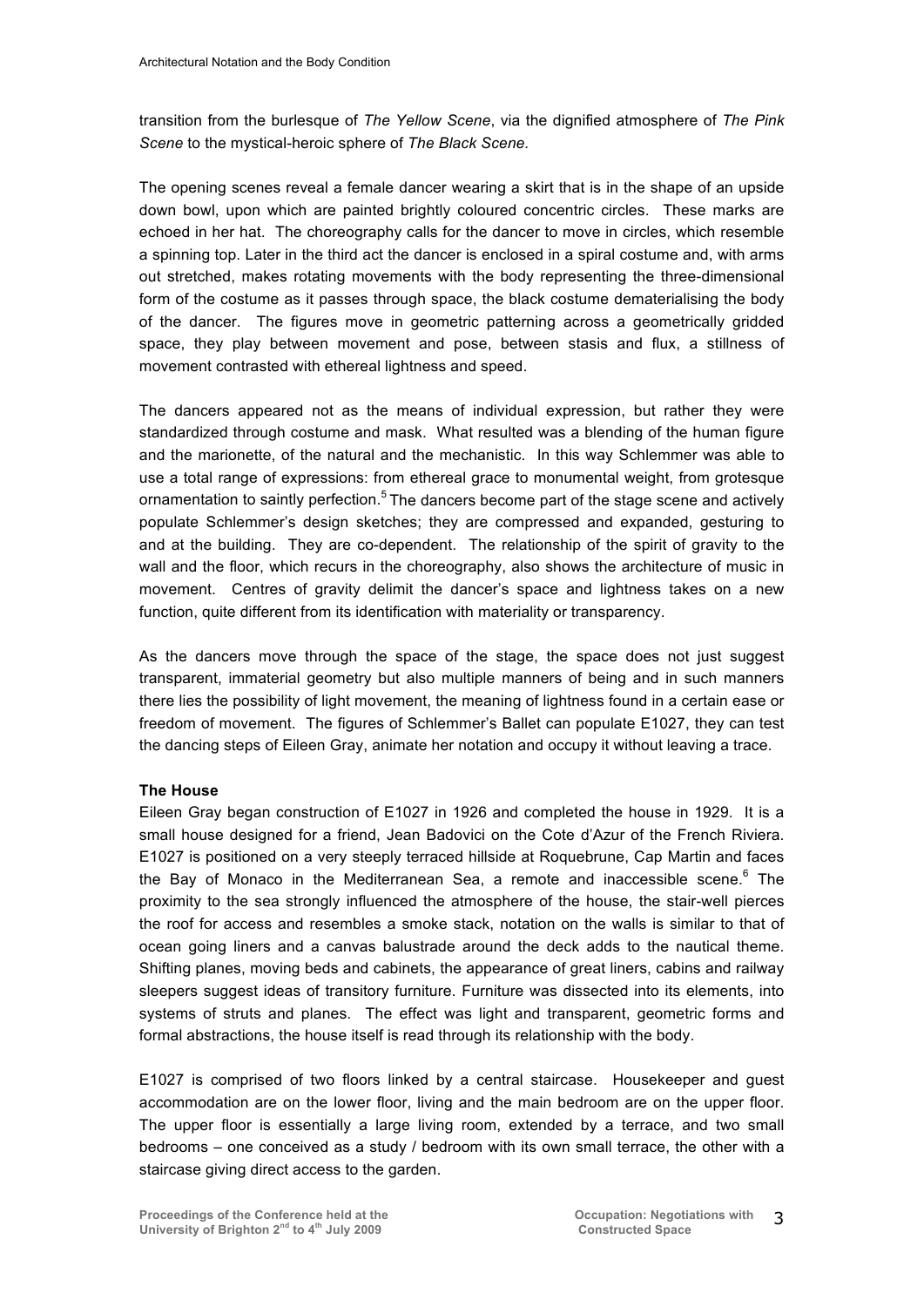In the house many items of furniture could be easily removed or adjusted to serve different functions; others contained details that addressed multiple needs; tables could be pushed together, legs shortened or lengthened, cantilevered bedside tables could pivot to serve as reading stands or lowered to eat or write in bed. Like the figures of Schlemmer's ballet whose bodies are disguised and revealed under costumes of varying materials, the furniture blurred the point where nature, body and the machine intersected.

Movement through the house was an invitation etched into the walls. These etched words indicated a way of moving, a pathway into the house. Notes etched into the **surface, small**  personal notes, became marks or indicators, acting like a guide through very private spaces, giving an invitation to proceed. The first inscription over the entrance hall, reads *'entrez lentement' (enter slowly)*, two doors lead off this area, the inscription works as a warning to the guests. Another inscription in the entrance warns *'defense de rire'*, *(no laughing)*. 7

Eileen Gray's walls fold and feed into each other each relying on the neighbouring wall to give definition to the next. Scattered through out these are inscriptions, signals, texts be to read on methods of reading certain elements. The active participation of the viewer is required by the placement of text throughout the house. It demands interpretation and engagement. The text becomes woven into the architecture, a coding mechanism leading from one point to another. The structure of the text requires mapping, repetitious tracks of many movements across the same territory. The reader is not passive, he or she must engage with the text and become producer, appropriator and assembler.

The plan drawing noting the path of the sun, becomes like dance steps, where poetic surfaces are over written with paths of movement, turnings and breaks. Varied participants (host / guest / housekeeper as well as the sun) follow unique but overlaid courses while recording the passing of time. The conventional double lines of the house are reduced to a single line, furniture and its placement is indicated, and the heaviest line weight is at the entrance for the guests indicating the main entrance and the thresholds they cross. These lines are then reduced in weight as they move through the house. Dominating this document is the hatched geometry of the path of the sun around the building envelope over which she writes the times of day, the notes shift from the plan to the walls of the house.

As these two routes became intertwined Gray indicated privacy thresholds – the main bathroom, the entrance to the stairs, and the main entrance to the house – as heavy solid lines. This resulted in a choreographic approach emphasizing qualitative aspects of the bodily occupation of space, inferring relationships between furniture, movement and the human body, engaging all the senses to enhance the occupant's consciousness of bodily immersion in a sequence of experiences. The plan drawings suggest a trajectory, a movement that is in a plane projection, flattened out; a record; a diagram substituted for a set of actions; a line which can be read in any direction, a tracing of acts.

Movement details of the lower floor were never notated; they appear hidden and secret, separate from those of the guests. The housekeeper exists under the stairs or in the neighbourhood beyond everyday encounters with guests, creating a neat distinction between two spaces. The upper floor, designed as a fluid space for guests, halts, jerks, stops, or tip toes in position behind the housekeeper, the dotted or barely registered existence of the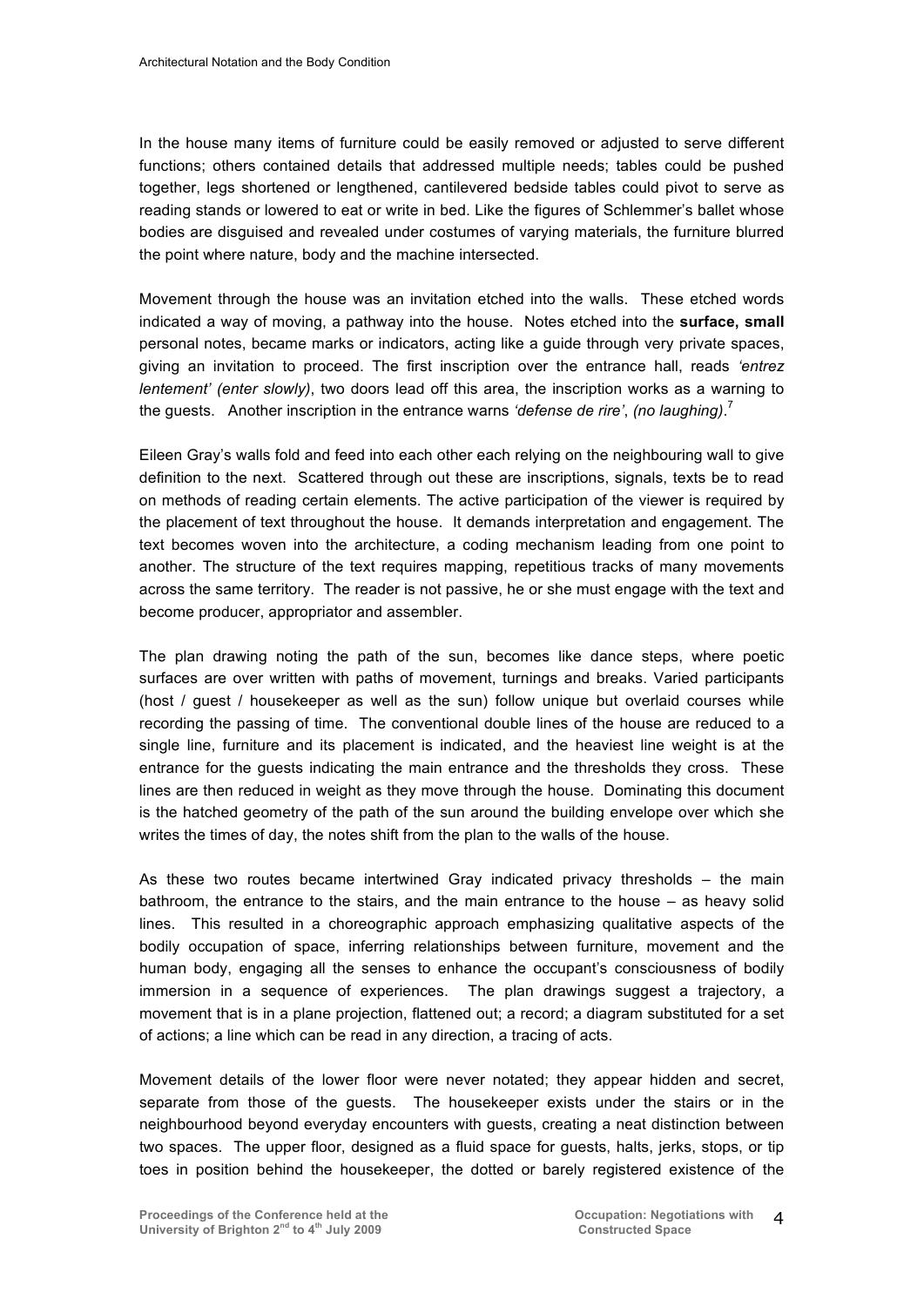domestic help disappears in the stairwell and remains within the boundaries of the house. The housekeeper has a threshold existence, neither here nor there, domestic living is on the periphery, moving through rooms hugging walls.

The imaginary figures that move through the plan drawings of E1027 appear to acknowledge, suspect, test, violate, and respect, the trajectories they articulate, a series of passages that become a conversation, a language of walking and a choice of words or the choosing of a path. The tale for those of the house begins at the entrance with footsteps marked in the drawing, they are numerous and repetitive, each step has a qualitative character, of bodily sensation and occupation. The domestic scene is transformed into parts that become lines on a drawing, a surface projection making invisible the operation that it describes. They become movement records, a paper record, a substitute for the human body, so as they can be evaluated in two dimensions far from the scene of events. The prosthetic furniture and defined areas of labour check the movements of staff and guests in and around animated pieces of furniture. The drawings and dance become a means of architectural exploration, a kind of text. The drawings that initially described the interaction of guests, footsteps that traced their way throughout the house, appeared like footsteps in the sand, revealing someone who had passed without having presented themselves.

The drawings are marked by signs of absence. There is no body to cast a shadow; objects and their movements are impending, not quite present, they are both imagined and constructed from gathered absent images. Space within the house becomes a character in this scene of revelry and has a narrative of its own. The plan drawings begin this story, the activation of a domestic scene, a suggestion of chances and a method for describing the structure of the story and the structure of the house. The presence of absence in the materiality of blocks and mortar, the walls become more than just dividers they become a register of the dance.

Like the house, with its hidden corners and moveable furniture, the spirit of Schlemmer's extravagant figures lies in the fact that they come alive in the tension between that which is hidden and that which is manifest. These figures speak of space, the slightest change extends, heightens or multiplies them, they become part of the space. They dance alongside each other, and once set in motion, trace a path no wider than a pencil stroke. They animate and dematerialize a domestic scene where there are no mistakes or breaks. Each piece and member dance in unison, never colliding along the paths of E1027, neatly avoiding obstacles.

*The Spiral, The Wire Figure* and *The Disk Dancer*, figures from Schlemmer's darkest scenes, are the final act of the ballet, *The Black Scene*. The figures animate the mechanical ballet that exists within E1027. They activate the furniture; reveal the inanimate and the animate. They occupy the house without leaving a trace.

*The Spiral*, [Act III Scene I], appears in the opening of the Act tracing a large spiral that is marked onto the surface of the stage. She slowly follows the path marked for her and spins off the stage. Her costume mimics the movement of the dance and the marks on the floor. A spiral wraps around her waist. The torso is lost beneath a black costume, its outline highlighted by white dots that trace the movement of her limbs. She could be seen at the entrance hanging one's hat or turning around to hang a coat, spinning around again to change one's shoes. Here she is placed within E1207 upon the spiral stairs as an imaginary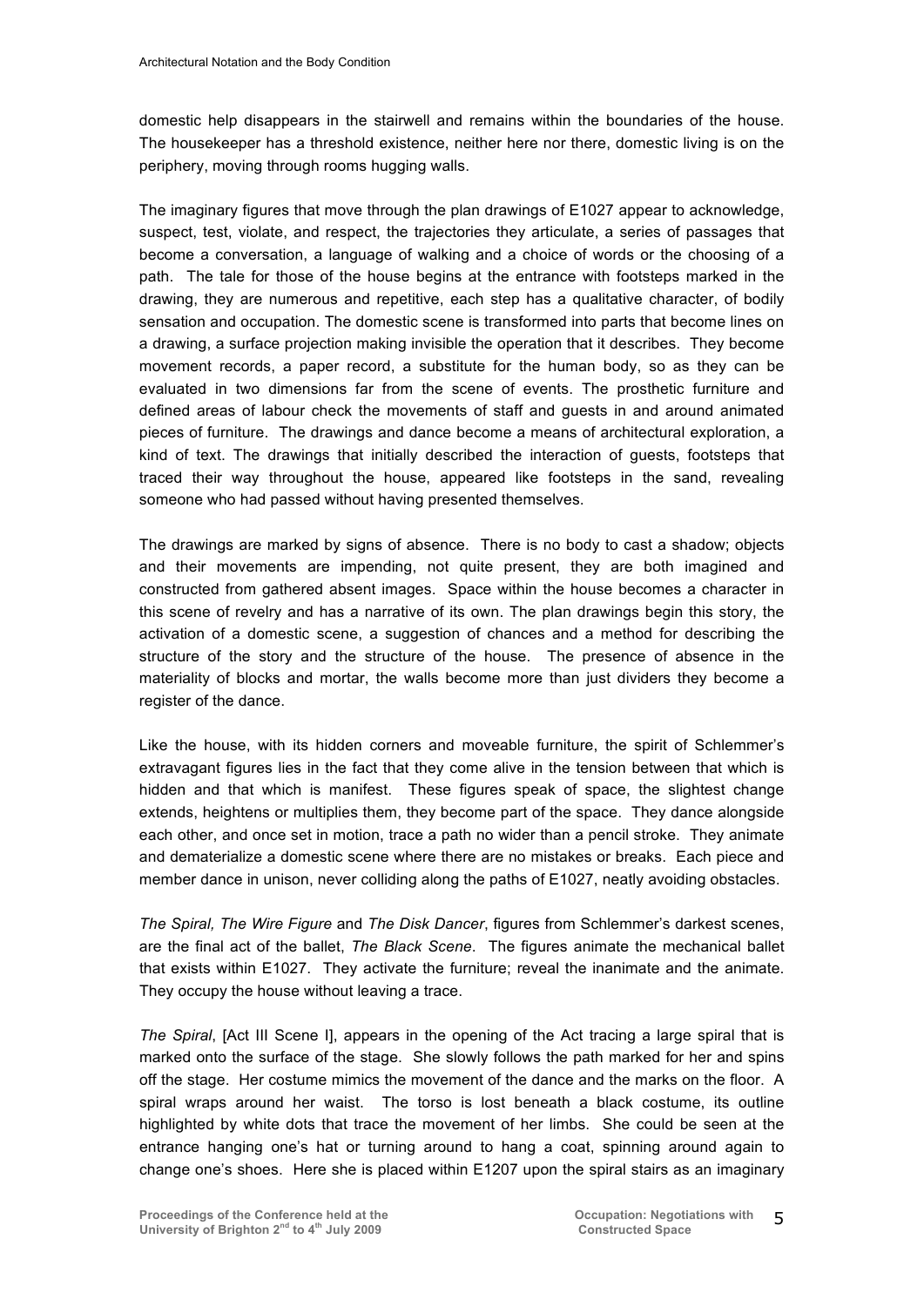trace of the in between, the vertical connection between floors where the domestic help disappears. Like the domestic help, she is there and not there, her costume disguising her figure and as she moves she is careful not to cross the boundaries laid out by the choreographer.

In *The Wire Figure*, [Act III Scene III], the body is disguised beneath a black costume, gleaming spirals encircle her waist and head dress. Small points of white along the length of her limbs act like points in space against the blackness of the stage. She moves *en-point* and twirls around the space of the stage. This figure, with her gleaming costume of moiré is most appropriately imagined between the dining area and the reflective surfaces of the bar. Here she will be rendered immaterial amongst the clink of glasses, reflected infinitely in the small alcove, a connecting space between the stairs and the main bedroom. This corner of the house shimmers with the voices of guests and their cocktails.

*The Disk Dancers*, [Act III Scene I], two figures march swinging arms their figures disguised under black costume, but encased in flat disks that run from the top of their masked heads to their lower torsos. The flat disks disappear when the figures face the viewer. Their upper limbs end in sharp points that point in the direction they travel; they traverse ramps and stairs placed in their paths, face each other and move neatly off without colliding. These figures coalesce with Eileen Gray's furniture, *The Dining Table, The Gate Leg Tea Table, The Flip Top Table*, their positions changing and swivelling to accommodate the guests of the house. Like the furniture these figures can march to their tune anywhere. The tables' silent surfaces shifting for cakes and cups, marching inside and out, are photographed on the balcony with measured rugs.

As a receptive surface, the body's boundaries and zones are composed in juxtaposition. Each system is in perceptual motion and mutual relationship with the other. These links are collections that recreate the body as a surface of interchangeable parts, surface exchanges, effects and interactions. Upon entering E1027 Schlemmer's figures are *space bewitched*, they become entranced with the domestic stage that has been set before them. The bodies become a loose assembly, a construction of parts, of found objects, of living objects and a machine creating an image of exchange between the dancers and the furniture, a transformation from one thing to another.<sup>8</sup> Body and machine interactions become a connection and disconnection of part-objects and a grafting of the human and the machine, boundaries shift and transgress.

Like the mechanical dancer's of Schlemmer's ballet, Gray's furniture begins to define and explore the space it inhabits. The dancers evoke the constructive nature of the spatial container. They are dynamic and metaphoric figures outlining the spatial representation with crossing paths reflecting the disposition of the building. The body types reveal the invisible side of architecture, changing the material nature of time, tempo and weather within the transient nature of the design. The dancers and architectural drawings merge with the walls, beams and windows. The experience of force and resistance, orientation and movement, containment and connection, balance and reciprocation are understood through these bodies. While the boundaries of these bodies delimit them as an entity, their boundaries are vulnerable and liable to incursion. The surface of the house becomes the sight of the exchange, an ongoing exchange between the internal and the external, between body and world, between self and others. The costumes become us, the visitor and the reader.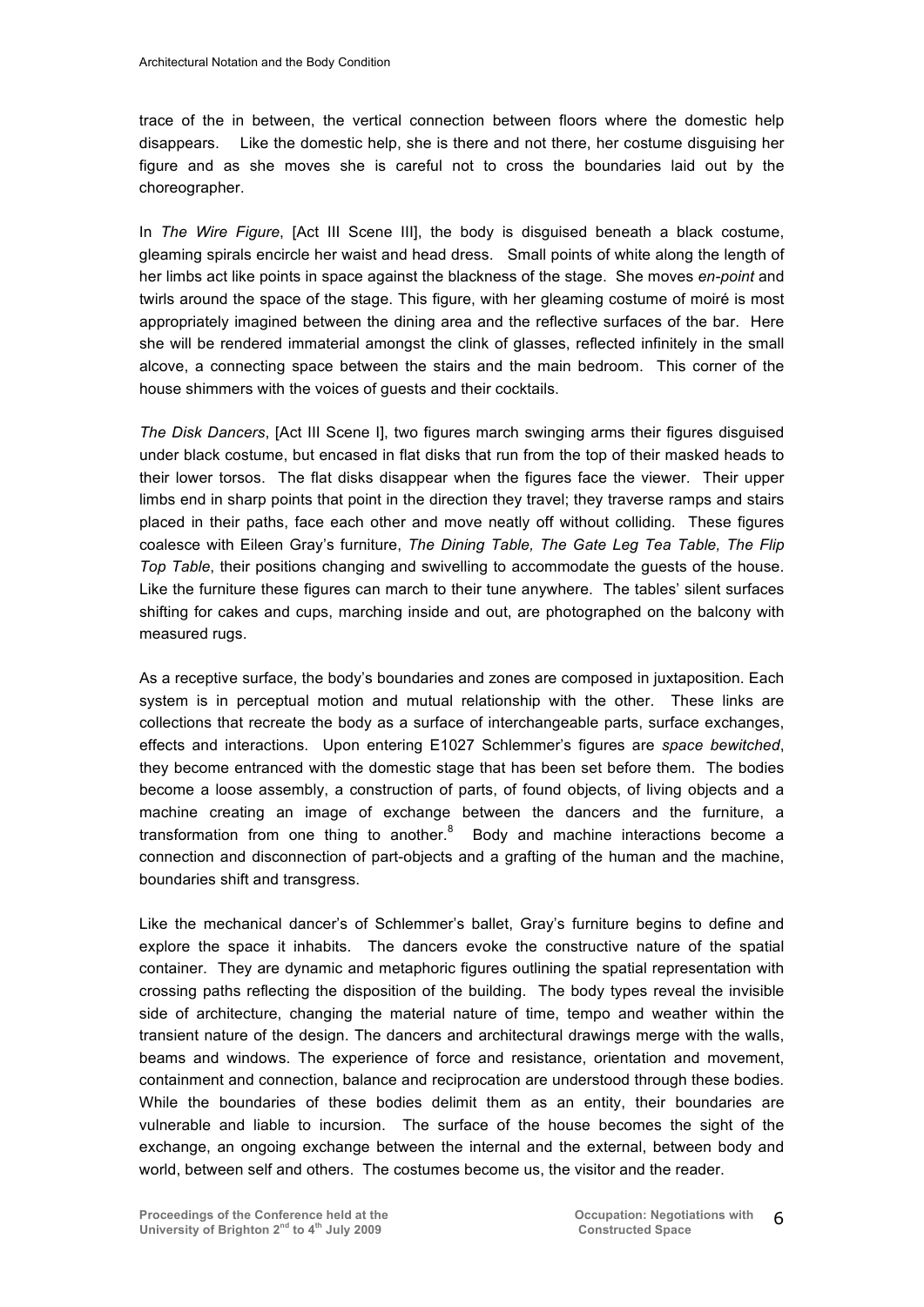The drawings for Gray become an emotional route, a synonym of coincidences, and thus become a way of describing the structure of the narrative, a method for describing the structure of the house in placing or activating the domestic scene within. The dancer's relation to space and time is not passive within the house; the space is not empty or independent of its contents. The house permits its occupants to make possible different kinds of relations but in turn is transformed according to the subjects' affective and instrumental relations with it.

The text and drawings of the house become a story. The story of a new beginning at the threshold, bound up with the ordinary and familiar. In addressing the status of the narrative, in evoking its own fictionality, I have complicated the singularity of its claims to a certain *eerie* reality. Three-dimensional objects are forced into a two dimensional representation using signals to trace the occupants. If the architecture is present in its materiality, the otherness becomes the trace, the presence of absence, the traced patterns and notations. In both the transgression of the architectural edge, the wall, the floor, the way, holds the threat of the violation of the edge of their bodies. This passage between inside and outside, the boundary, the step, marked on Gray's movement drawings makes a frame which is the necessary everyday condition of entering a house.

#### **Conclusion:**

Schlemmer's dance *The Triadic Ballet* sets the stage for the domestic performance of E1027. His written notation becames both a record of the shaping of architectural forms and the activation of bodies within the space of the stage. The dots and dashes in his notation created a moving conversation; humour, speculation, argument, conjecture, a narrative that navigated the movement of his dancers. Schlemmer's figures use dance to penetrate space, as well as locating movement in a well defined, centralized area. The dancers transposed the mechanics of the body into what Schlemmer described as '*astonishing figures in space*'.9

Ideas of dance also populate the interiors of Eileen Gray's  $E1027$ <sup>10</sup> The pieces of furniture become part of the architectural forms and are activated by bodies within the space of the house, the imaginary figures of Gray's movement drawings. The plan drawings for E1027, suggest both a particular attitude toward the body and a general anticipation of how the body of the projected building will interact with its future inhabitants. Eileen Gray designed space and furniture attending to the movements and gestures that are the tasks of daily life; the mechanical furniture is rendered dependent on the human figure, minor, and mortal as it was engaged prosthetically. The body becomes the framework, and the shaping influence of the inhabited space.

The house becomes a setting for a continuing *masque* celebration. The activities within the house become performances, requiring preparation and enactment; they depend upon props and supports, lighting and furnishings, enclosure and exposure, storage, entrance and exit. These sequences, the props and qualities needed, the coming together of guests and the separation and solitude of inhabitants require discovery and choreography. The movement of bodies and objects are all expressed and investigated within the plan drawings.

The body metaphor for the modernists allowed for a total abstraction and a theorizing of sensation, movement forces and rest. Analytical science for many avant-garde modernists was necessary and became a visionary structure for a new awareness of but not a total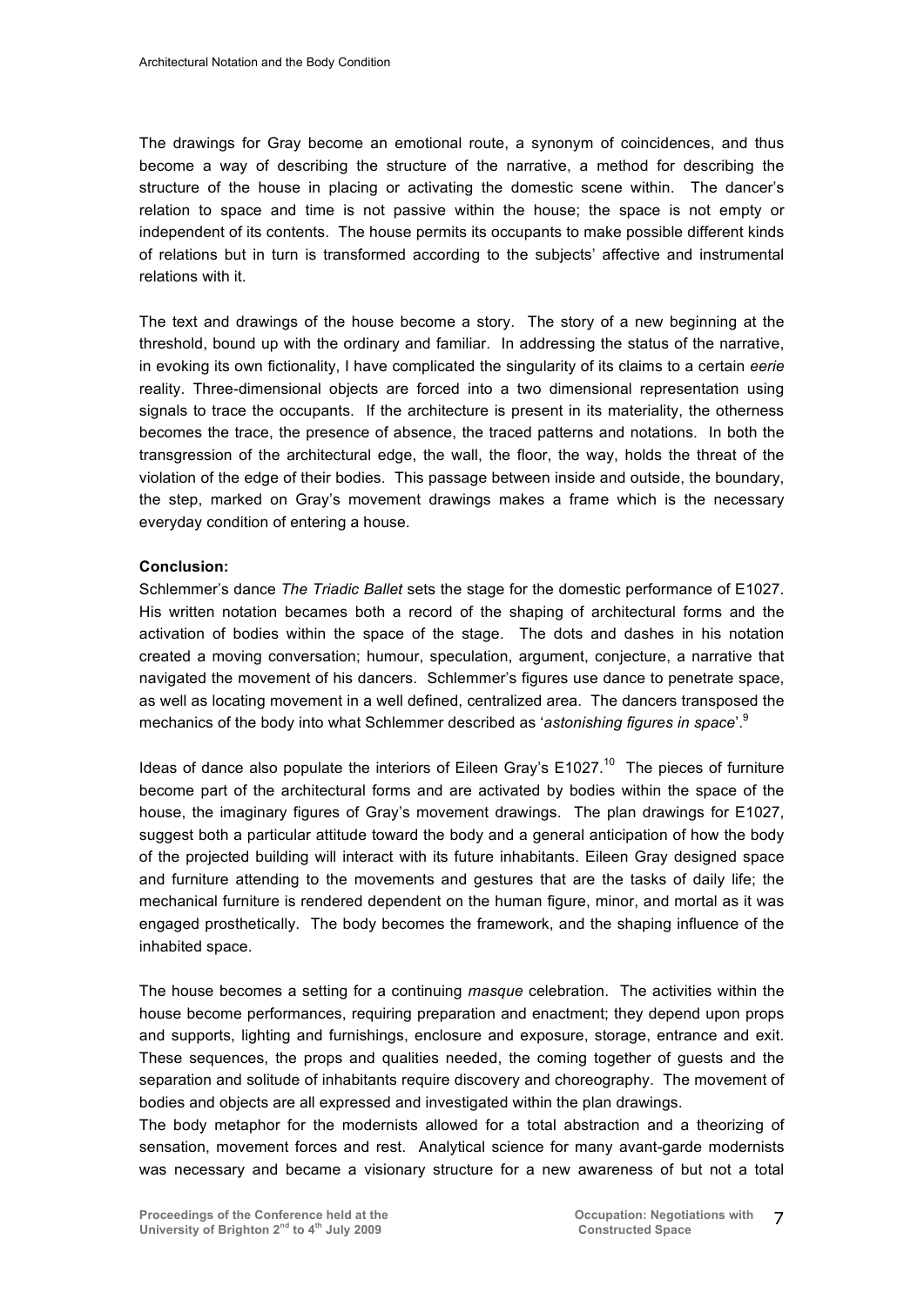diffusion of the body, a balance between sensation and proportion. So it is Gray who has danced this dance in her plan drawings with 'The Tea Table' and 'The Flip Top Table'. They have spiraled down the disappearing staircase, opened the pivoting drawers, stepped lightly at the door, followed the tiptoe steps of the housekeeper, and animated the words that Gray tattooed to the walls. To inhabit but leave without a trace, to create a domestic performance, and track a scene mapped to a two dimensional sheet.

Closets, chairs, walls and dancers all begin to flicker within E1027, inhabiting but leaving the impact of habitation on geometrical forms and the impact of form upon its inhabitants. The tale becomes a tangle of images with which to consider the real, repeating and forming its reassembled images.

'And once more, after dreaming of this tiny parlour enlivened by the dancing of figurines of another day, the poet opens the casket (p.90): 'the lights go out, the guests, composed of belles and their beaux, and a few aging relatives disappear pell-mell, into the mirrors and along the corridors and colonnades without giving a thought to their dignity, while chairs and tables and hangings evaporate into thin air'.<sup>11</sup>

#### **Endnotes**

-

<sup>1</sup> Constant, C. (September 1994). 'E.1027: The Nonheroic Modernism of Eileen Gray.' *Journal of the Society of Architectural Historians.* **53** (3).pp.276-277

2 Lehman, A. L. and Richardson, B. (1986), (Eds.) *Oskar Schlemmer 1888-1943: the Baltimore Museum of Art*. Baltimore, Library of Congress Cataloguing in Publication Data.p.49.

3 *The Triadic Ballet* began life in 1912, in an experimental collaboration between Oskar Schlemmer, Albert Burger and Elsa Hötzel, who were dancers with the Stuttgart Court Theatre. The ballet was first premiered in 1922. The piece was developed over a twentyyear period (1912-1932).

Toepfer, K. (1997) *Empire of ecstasy: nudity and movement in German body culture, 1910- 1935.* Berkeley: University of California Press.p.140.

 $4$ ... If the effect of mimicry is the inscription of space on the body of an organism... now this inscription of the body by space, this operation through which the seeing subject is defined as a projection, a being seen...'

Krauss, R. (Summer, 1985) 'Corpus Delicti.' *October*. **33:**31-72. p.50.

 $5$  The Triadic Ballet: dance of the trinity changing faces of the One, Two, Three in form colour and movement; it should also follow the plane geometry of the dance surface and the solid geometry of the moving bodies, producing that sense of spatial dimension which necessarily results from tracing such basic forms as the straight line, the diagonal, the circle, the ellipse, and their combination. This done, which is Dionysian and wholly emotional in origin becomes strict and Apollonian in its final form, a symbol of the balancing of opposites.' Oskar Schlemmer diary entry, September 1922. Cited in:

Schlemmer, O. 1888-1943. (1972). *The letters and diaries of Oskar Schlemmer / selected and edited by Tut Schlemmer; translated from the German by Krishna Winston. Briefe und Tagebücher. English*. Middletown, Conn., Wesleyan University Press. p.127.

<sup>6</sup> Colomina, B. (1996) 'Battle Lines: E1027', in F. Hughes (Eds.) *The Architect: Reconstructing Her Practice* Massachusetts Institute of Technology. p.9.

7 Adam, P. (2000) *Eileen Gray: architect/designer: a biography.* New York: Harry N. Abrams. p.205.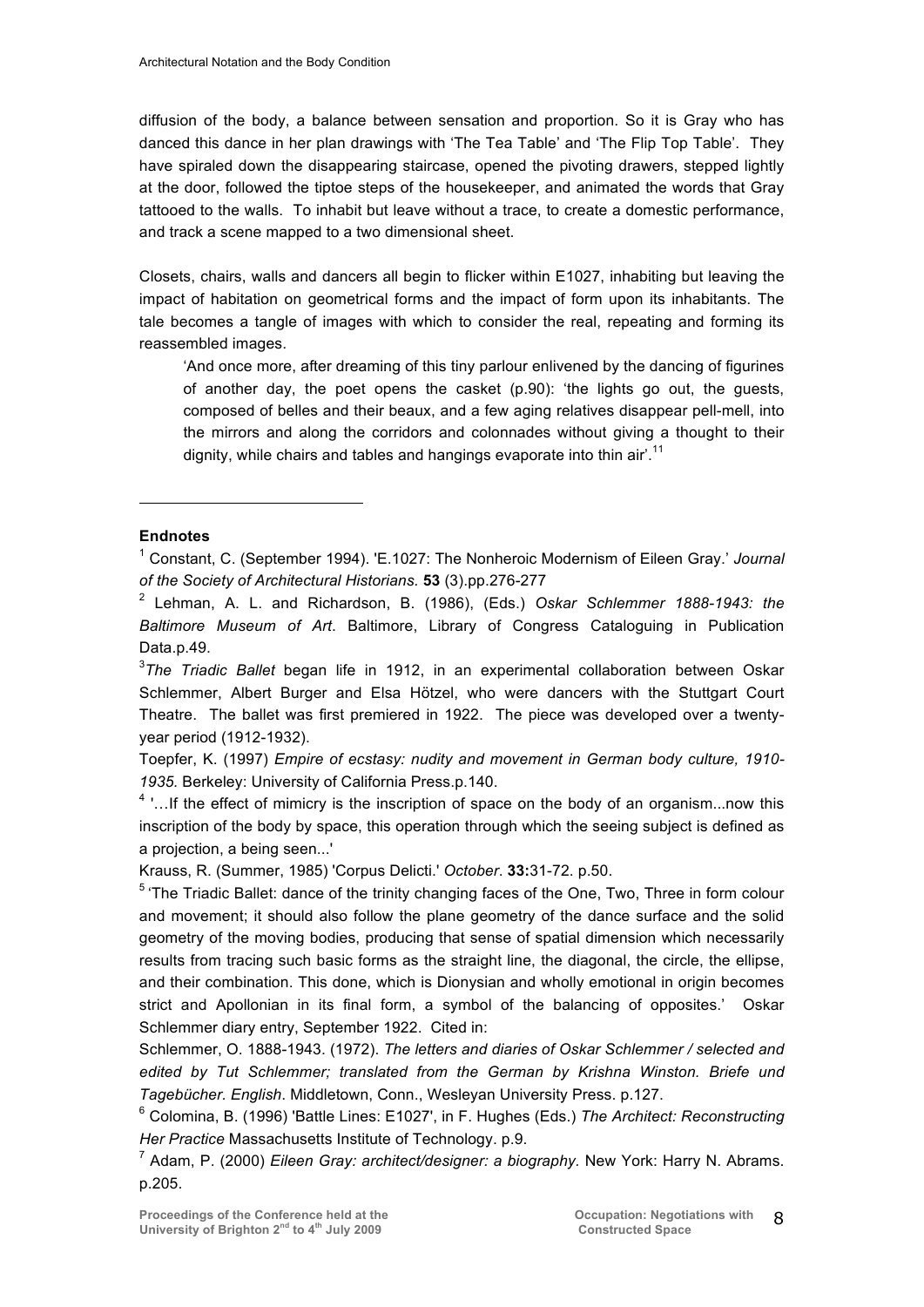-

8 Le Corbusier in *L'Architecture d'Aujourdhui* referred to *'objects-membres-humains',* as being those type objects that respond to type needs and type functions and operate as liberating extensions of our limbs,'…chairs to sit on, tables to work at, devices to give light, machines to write with (ah! yes), racks to file things in, 'a human limb object,' properly designed to harmonize with the body, would act for all the world like 'a docile servant. A good servant is discreet and self-effacing in order to leave his master free.'

Le Corbusier. (Paris, 1925). *L'Art Decorative d'Aujourdhui.* pp.76 - 79. Cited in:

Certeau, M. de (1984) *The practice of everyday life; (trans.) Steven Rendall. Berkeley:* University of California Press. p.157.

<sup>9</sup> Oskar Schlemmer, 'Eléments scéeniques'. p.93. Cited in:

Lehman, R. *Oskar Schlemmer 1888-1943: the Baltimore Museum of Art*, 1986. p.145.

<sup>10</sup> Adam, P. (2000). *Eileen Gray: architect/designer: a biography.* New York: Harry N. Abrams. Constant, C. (September, 1994). 'E.1027: The Nonheroic Modernism of Eileen Gray.' *Journal of the Society of Architectural Historians.* **53.**pp**.**265 - 279. Constant, C. and Wang, W. (1996).(Eds.). *Eileen Gray: an architecture for all senses*. Tübingen: Ernst J. Wasmuth; [Frankfurt am Main]: Deutsches Architektur-Museum; [Cambridge, MA]: Harvard University Graduate School of Design.

11 Charles Cros, 'Poèmes et Prose', Gallimard, p.90. Cited in: Bachelard, G. (1994) *The*  poetics of space; (trans.) Maria Jolas; with a new foreword by John R. Stilgoe. Boston: Beacon Press. p.87.

#### **References**

Adam P. (2000) *Eileen Gray: architect/designer: a biography.* New York: Harry N. Abrams. Bachelard, G. (1994) *The poetics of space; translated from the French by Maria Jolas; with a new foreword by John R. Stilgoe,* Boston: Beacon Press.

Barres, R. (2003) 'E1027: Eileen Gray 1926 -1929'. *Lotus international.* 119. (The Modern Inside Out).

Certeau, M. de (1984) *The practice of everyday life; translated by Steven Rendall.* Berkeley: University of California Press.

Colomina, B. (1996) 'Battle Lines: E1027' *The Architect: Reconstructing Her Practice*. F. Hughes (Ed) Massachusetts Institute of Technology

Constant, C. (1994) 'E.1027: The Nonheroic Modernism of Eileen Gray'. *Journal of the Society of Architectural Historians.* 53 (3 September).pp.265-279.

Constant, C. and Wang, W. (1996) (Eds). *Eileen Gray: an architecture for all senses* Tübingen: Ernst J. Wasmuth; [Frankfurt am Main]: Deutsches Architektur-Museum; [Cambridge, MA]: Harvard University Graduate School of Design.

Constant, C. (2000) *Eileen Gray.* London: Phaidon.

Craig, E. G. (1908) 'The Actor and the Uber-Marionette'. *The Mask; a journal of the art of the theatre.* **1** (2).pp. 3-5.

Eberle, M. (1985) *World War I and the Weimar artists: Dix, Grosz, Beckmann, Schlemmer* New Haven; London: Yale University Press.

Fiedler, J. and Feierabend, P. (2000) (Eds). *Bauhaus* Konemann Verlagsgesellschaft mbH. Galligan, G. (1986) 'Oskar Schlemmer: Divining the Human Ideal'. *Arts magazine.* 61 (December).pp.50-52.

Garner, P. (1993) *Eileen Gray: design and architecture, 1878-1976.* Köln: Benedikt Taschen Gray, E. and Badovici J. (1929) 'E1027: Maison en Bord de Mer; Eileen Gray and Jean